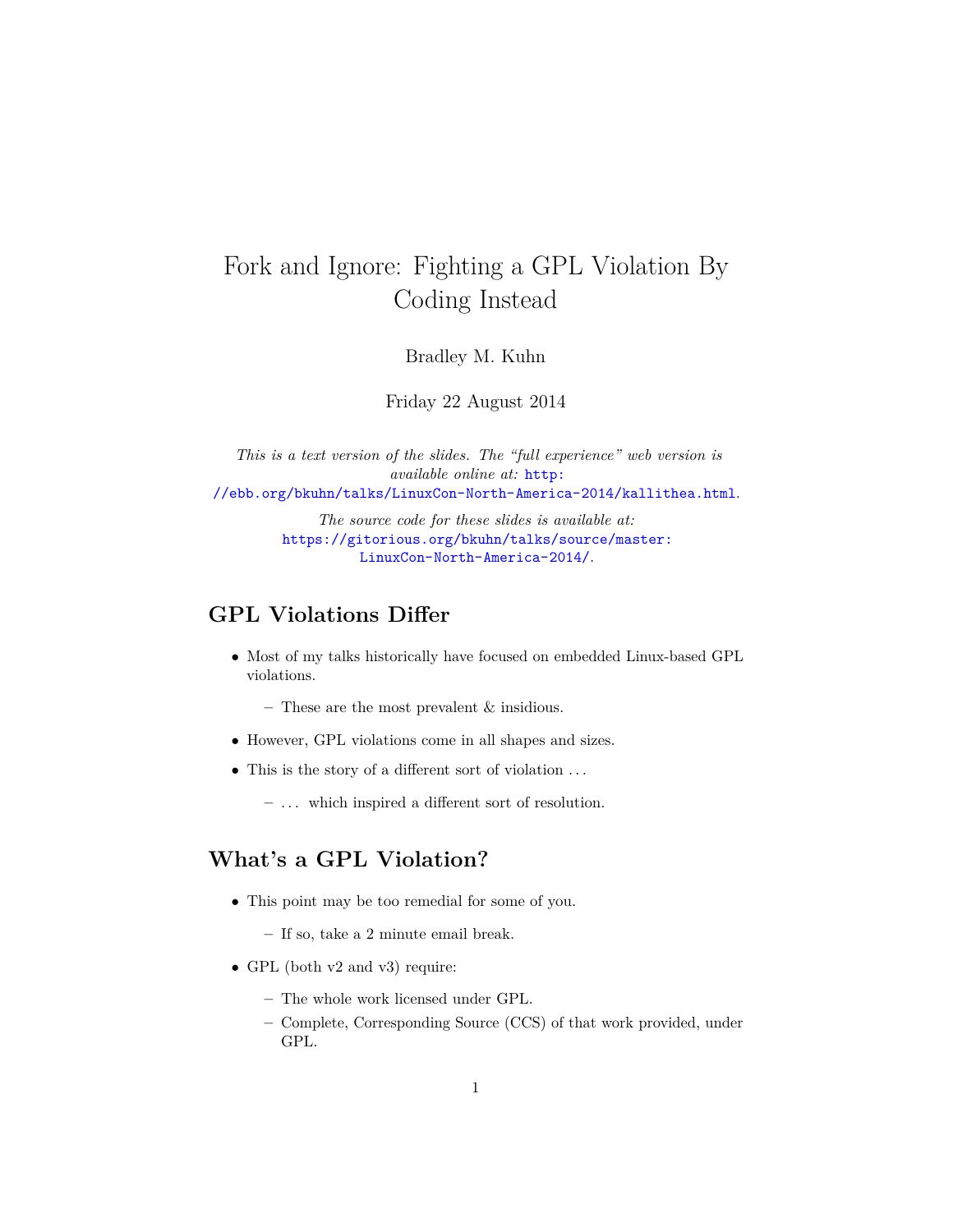#### **What's a GPL Violation?**

- I could give a whole talk on any of these topics:
	- **–** What constitutes the "whole work".
	- **–** CCS requirements of GPL.
- If you're new to GPL enforcement, just assume for this talk:
	- **–** There are requirements on the forms of source-code disclosures.
	- **–** Everyone has an opinion on the "whole/combined work" question . . .
	- **–** . . . but there is limited statutory guidance or Court precedent on the topic.

#### **Fundamental Assumptions**

- Generally speaking, everyone assumes:
	- **–** proprietary software is more lucrative than Free Software.
- The veracity of this claim is immaterial.
	- **–** only the perception that it's true matters.
- Companies therefore try to keep as much proprietary as they can.

## **Fundamental Assumptions**

- Most developers, left to their own devices, share their code.
- They tend to share their code if it's convenient.
	- **–** & even sometimes when it's not so convenient.
- That's not to say most developers are software freedom zealots like me.
- Rather, they err on the side of code-sharing.
	- **–** In current times, that means developers by default release code early and often under a Free Software license.
- Thus, under these assumptions, so begins our story ...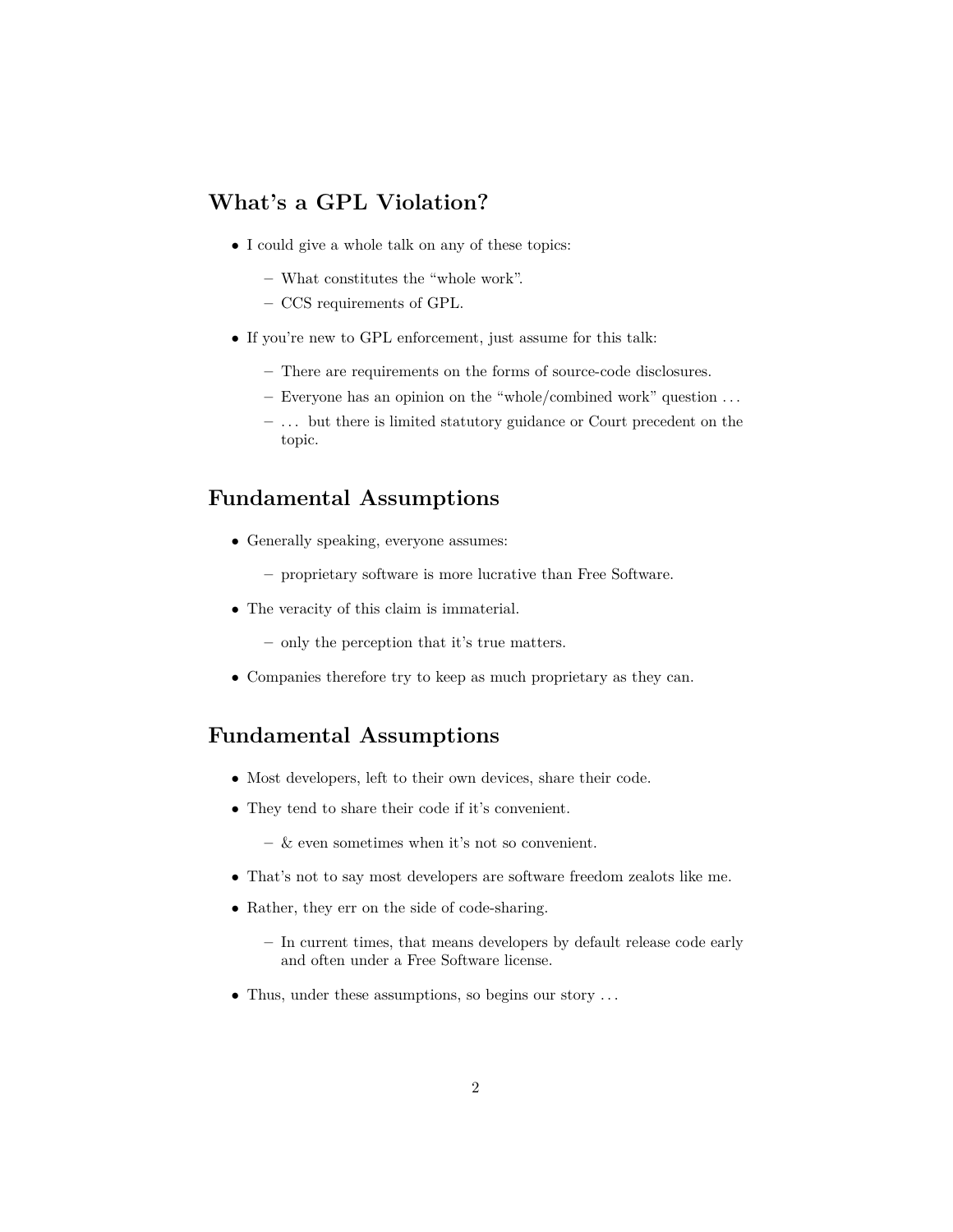#### **A Developer Releases a Codebase**

- The story starts like most Free Software stories:
	- **–** In 2010-10, a developer saw some useful proprietary software . . .
	- **–** . . . didn't like the existing Free Software alternatives . . .
	- **–** . . . and started writing one.
- Specifically, in June 2010:
	- **–** GitHub was (still is) a proprietary solution & only supports Git.
	- **–** Phabricator wasn't released yet.
	- **–** GitLab didn't exist yet (doesn't support Mercurial anyway).
- Thus, [hg-app is announced](http://markmail.org/message/dx2pwuvt2l7u4tpn) on 2010-06-03 under an [MIT-permissive license](https://kallithea-scm.org/repos/kallithea/files/bad9ccac26b7f84d8b7c65098ccfd6cd1903d4fe/LICENSE) on Mercurial's mailing list.

# **There's Always A Flame War.**

- A debate erupts about GPL compatible licensing.
- hg-app incorporates code from Mercurial:
	- **–** Thus, in the view of most people, hg-app is based on Mercurial (in the copyright & GPL sense).
- Some point out that [MIT-permissive license is GPL-compatible.](http://www.gnu.org/licenses/license-list.html#X11License)
- The developer decides to avoid confusion and [relicenses hg-app under GPL.](http://markmail.org/message/bds5x3ebnryzypkc)

## **. . . & the Community Goes On.**

- The project is renamed to [RhodeCode.](http://markmail.org/message/qg545yaqqbbh3xxy)
- Developers from Mercurial community begin contributing under GPL.
- Independent contracts for software improvement are available for some.
- All is well as a traditional Free Software community, until . . .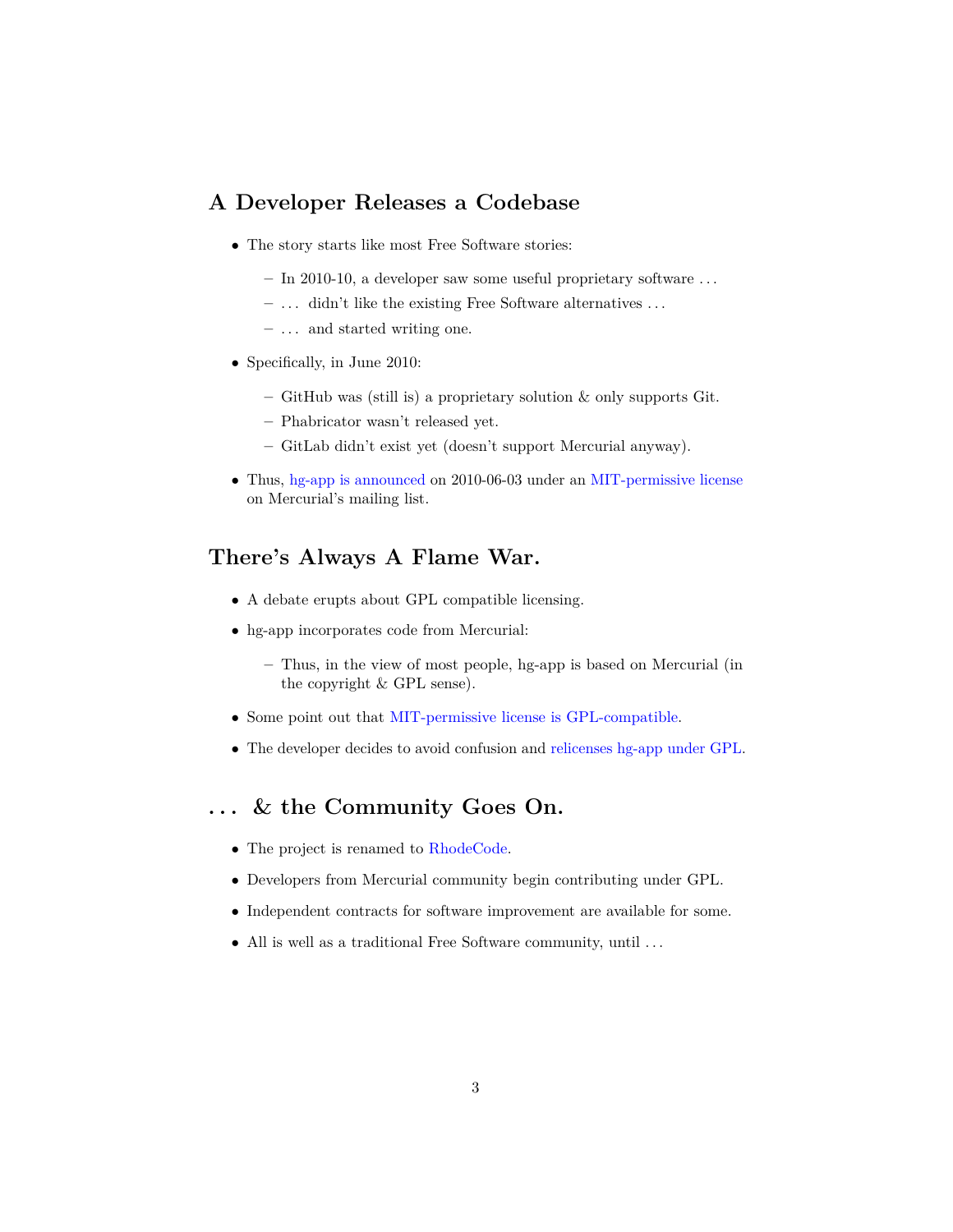#### **Altering The Deal**

- RhodeCode's primary author forms a company, RhodeCode GmbH (The Company).
- The Company announces future versions of RhodeCode won't be GPL'd.
	- **–** adds a "20 user max" code.
- Community backlash, and threats from all sides.
	- **–** Author of the patch that removes the 20 user max [is attacked.](https://github.com/moparisthebest/unlimit-code)

# **Conservancy as Mediator**

- Conservancy is contacted since Mercurial is a member project.
	- **–** & RhodeCode's codebase is based on GPL'd Mercurial code.
- Some Mercurial developers and other community members seek aggressive enforcement action.
- Conservancy seeks calm conversation with the Company.
- The Company makes it clear that they believe it's 100% their copyright.
- Situation quickly becomes a stand-off.

## **Of Course, GPL Is Irrevocable!**

- Of course, old code cannot be un-GPL'd.
	- **–** AFAIK, no one has legitimately disputed that.
- The question is with regard to future copyrights generated by the Company:
	- **–** Can they relicense their *future* copyrighted works under non-GPL terms?
- It's complicated:

All rights granted under this License are granted for the term of copyright on the Program, and are irrevocable provided the stated conditions are met.

 $-$  GPLv3§2¶1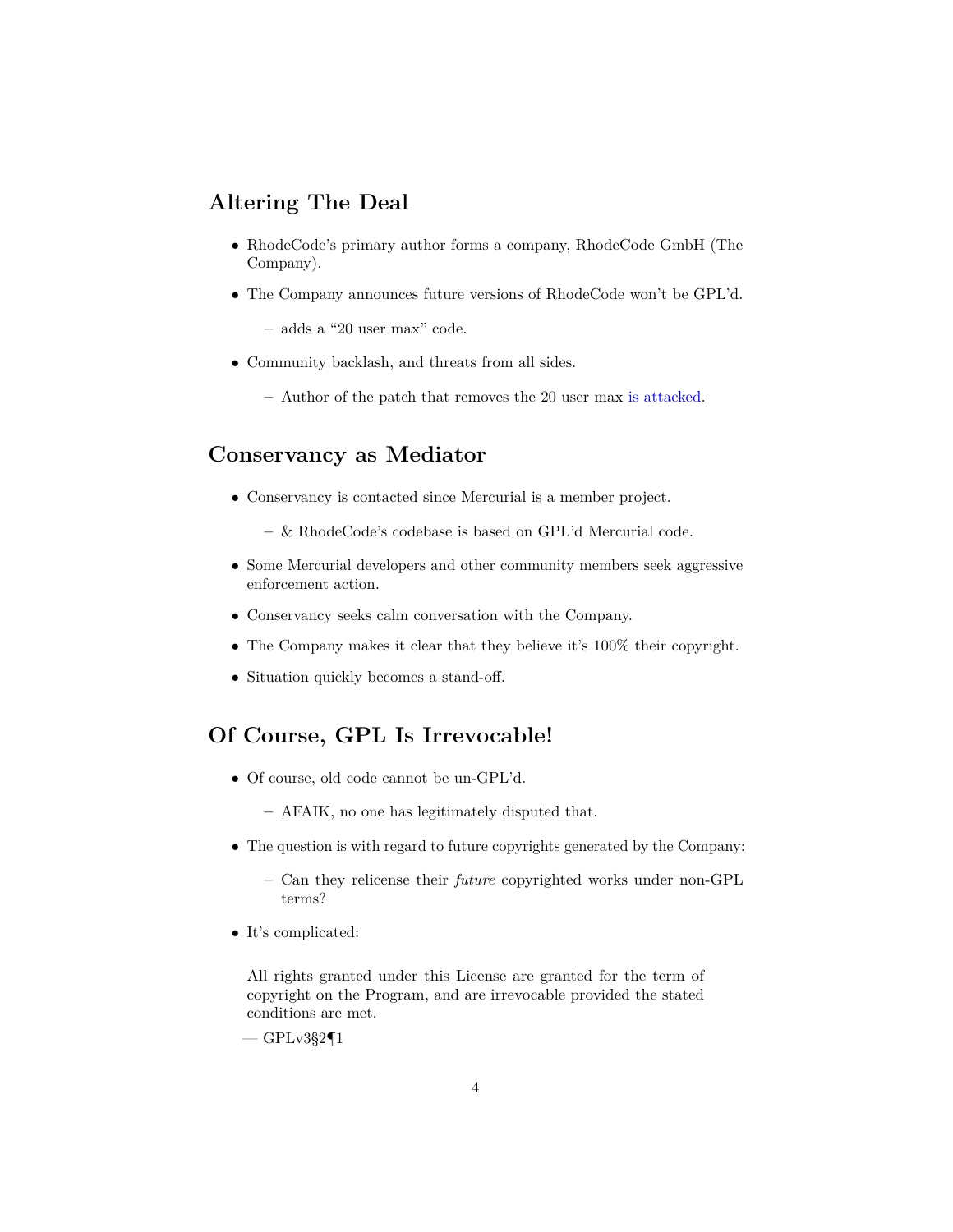# **"Based on" the earlier work**

- This codebase is, in Conservancy's view, GPL'd:
	- **–** first, it's based Mercurial.
	- **–** second, some third-party authors contributed patches under GPL.
- The Company just doesn't agree.
- Friendly negotiations to reach a fully GPL'd version going further failed.
- So what are the options?

## **How This Differs from Other Violations**

- Some GPL enforcement efforts reach the point of fundamental legal disagreement about the requirements of GPL.
- In most cases, the stand-off is a true stand-off:
	- **–** Free Software community doesn't have necessary CCS for the product.
	- **–** A lawsuit eventually becomes only remaining way to compel CCS release.
- But we don't have a mundane violation here.

# **Early Friendliness Yields Better Options**

- Ultimately, the Company was, at one point, a good actor:
	- **–** They shared kindly their software under the irrevocable GPL.
- That code release remains GPL'd and useful.
- In the worst case, forking at that point is an option.
	- **–** & avoids conflict.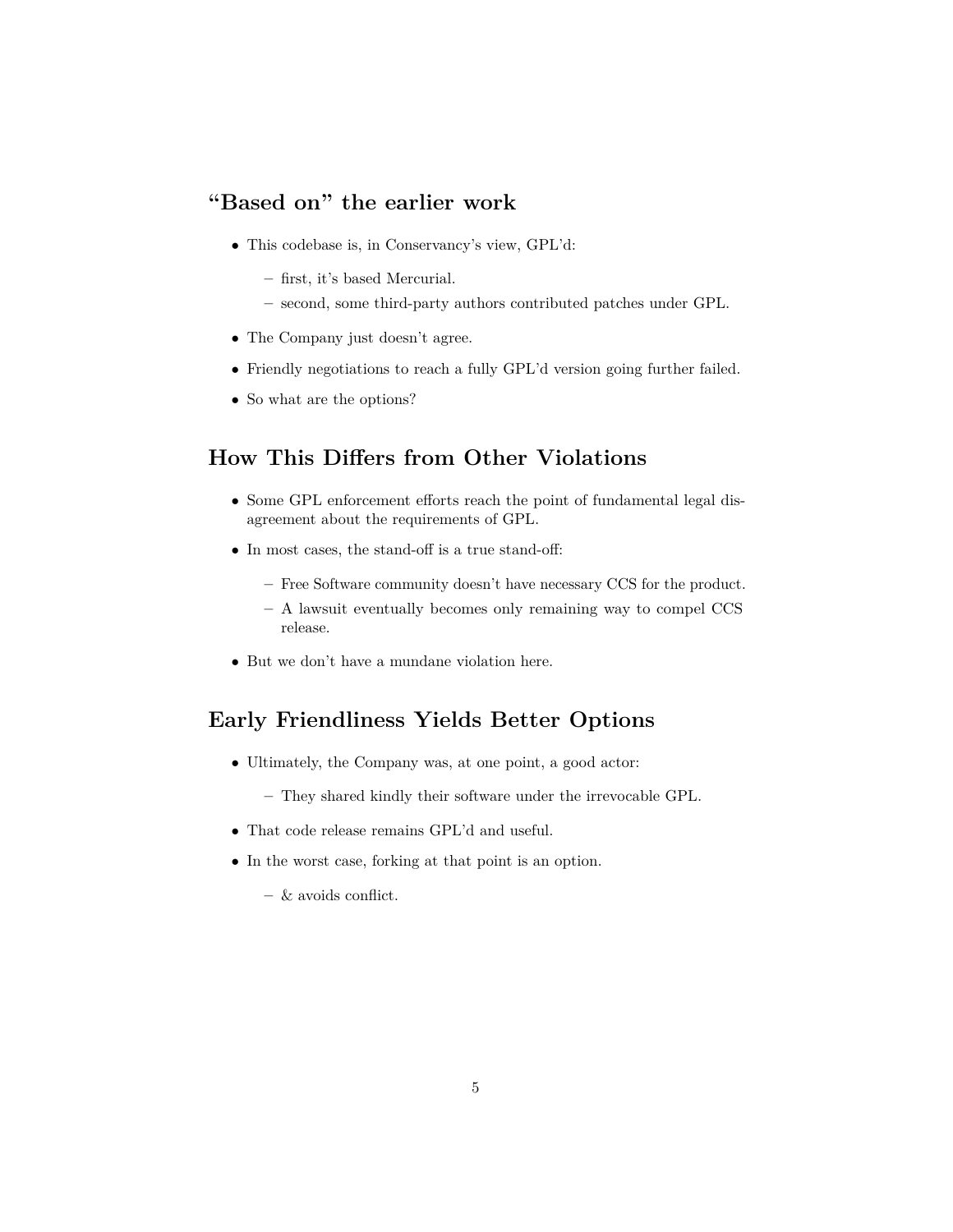## **Avoiding Conflict**

- Conservancy has done GPL litigation before.
- Lawsuits are the last resort; they takes far too long.
- When licensing of the primary codebase remains uncertain during the case:
	- **–** you've effectively repeated USL v. BSDi, and tied your codebase up in court for years.
- Conservancy had better options here, thanks to earlier GPL release . . .
	- **–** . . . plus partial release of more recent code under GPL.

## **A Complex License**

- The Company's final text of [their license](https://rhodecode.com/licenses) is clearly ambiguous (or worse):
- GPLv3, in fact, contemplated this problem:

RhodeCode system is split-licensed and comprised of two parts: (1) The Python code and integrated HTML are licensed under the GPLv3 license as is RhodeCode itself. . . . (2) All other parts of RhodeCode including, but not limited to, CSS code, images, and design are licensed according to the license purchased.

#### **Invalid Additional Term?**

All other non-permissive additional terms are considered "further restrictions" within the meaning of section 10. If the Program as you received it, or any part of it, contains a notice stating that it is governed by this License along with a term that is a further restriction, you may remove that term.

 $-$  GPLv3§7¶4

#### **Remember: No Conflict!**

- Obviously, the Company would fight Conservancy's GPLv3§7¶4 claim.
- Instead, to make peace, Conservancy reads the license more conservatively than necessary.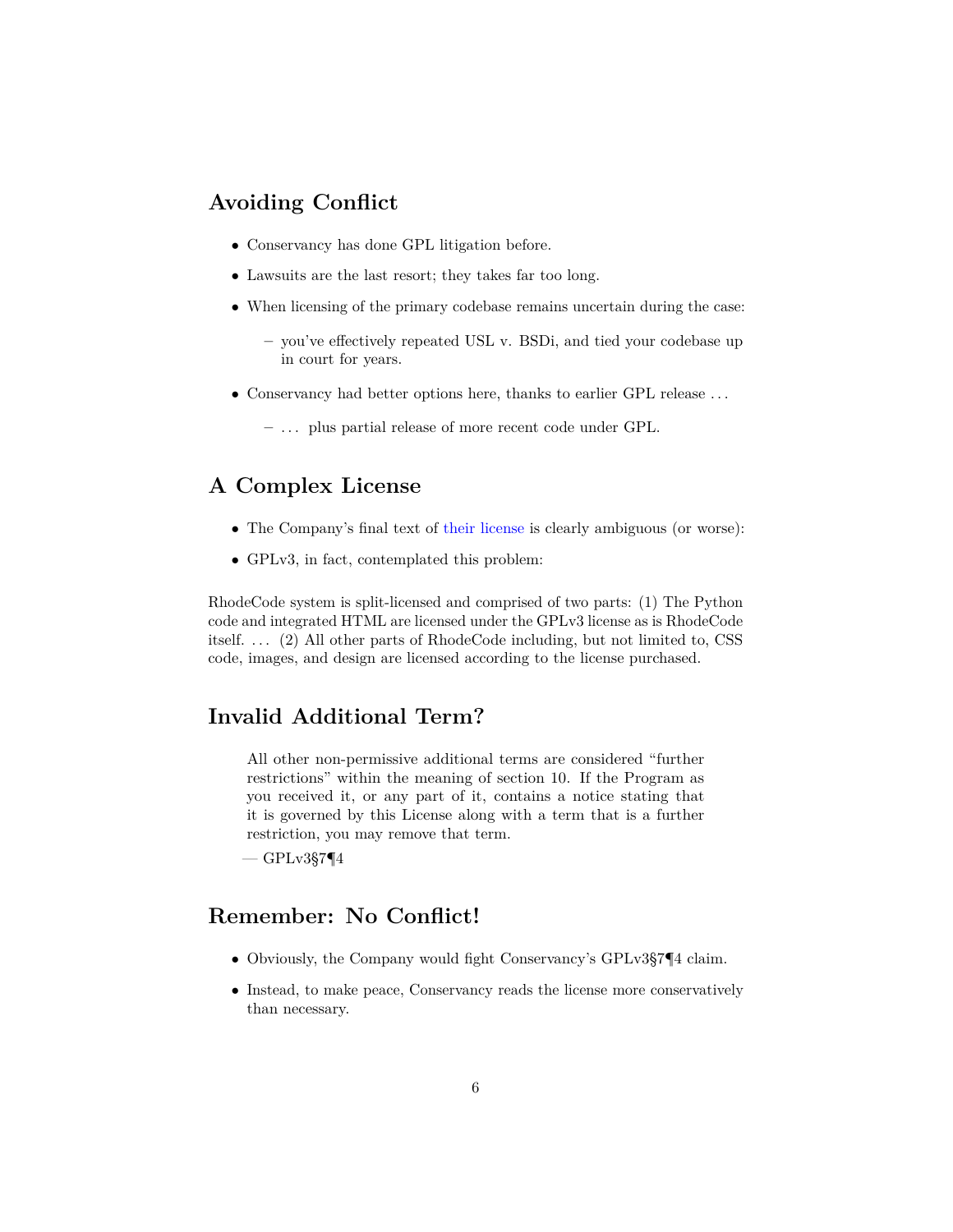RhodeCode system is split-licensed and comprised of two parts: (1) The Python code and integrated HTML are licensed under the GPLv3 license as is RhodeCode itself. . . . (2) All other parts of RhodeCode including, but not limited to, CSS code, images, and design are licensed according to the license purchased.

## **Making the Fork**

- Thus begins: the hard work of a four step process:
	- **–** Find the last known version of the codebase without the new (invalid) text added.
	- **–** Extract useful patches of only Python code and HTML files from post-license-change versions.
	- **–** Rebrand to a new name.
	- **–** Ensure "beyond reproach" compliance.

## **Step 0: Last Known GPLv3'd version**

- First step was easier than it looked.
- Public development had stopped completely when the controversy started:
	- **–** i.e., the project became "throw it over the wall"
- The last released Mercurial repository was basically what we sought.

#### **Step 1: Extract New Python & HTML**

- Even with hyper-conservative reading, Python code & HTML are clearly GPLv3'd.
- Careful extraction was required to include only those changes.
- We wrote a shell script to rerun mercurial commands and verified resulting repositories included only new changes to Python & HTML files.

#### **Step 3: Rename**

• Won't use the (potentially trademarked) brand name, "RhodeCode"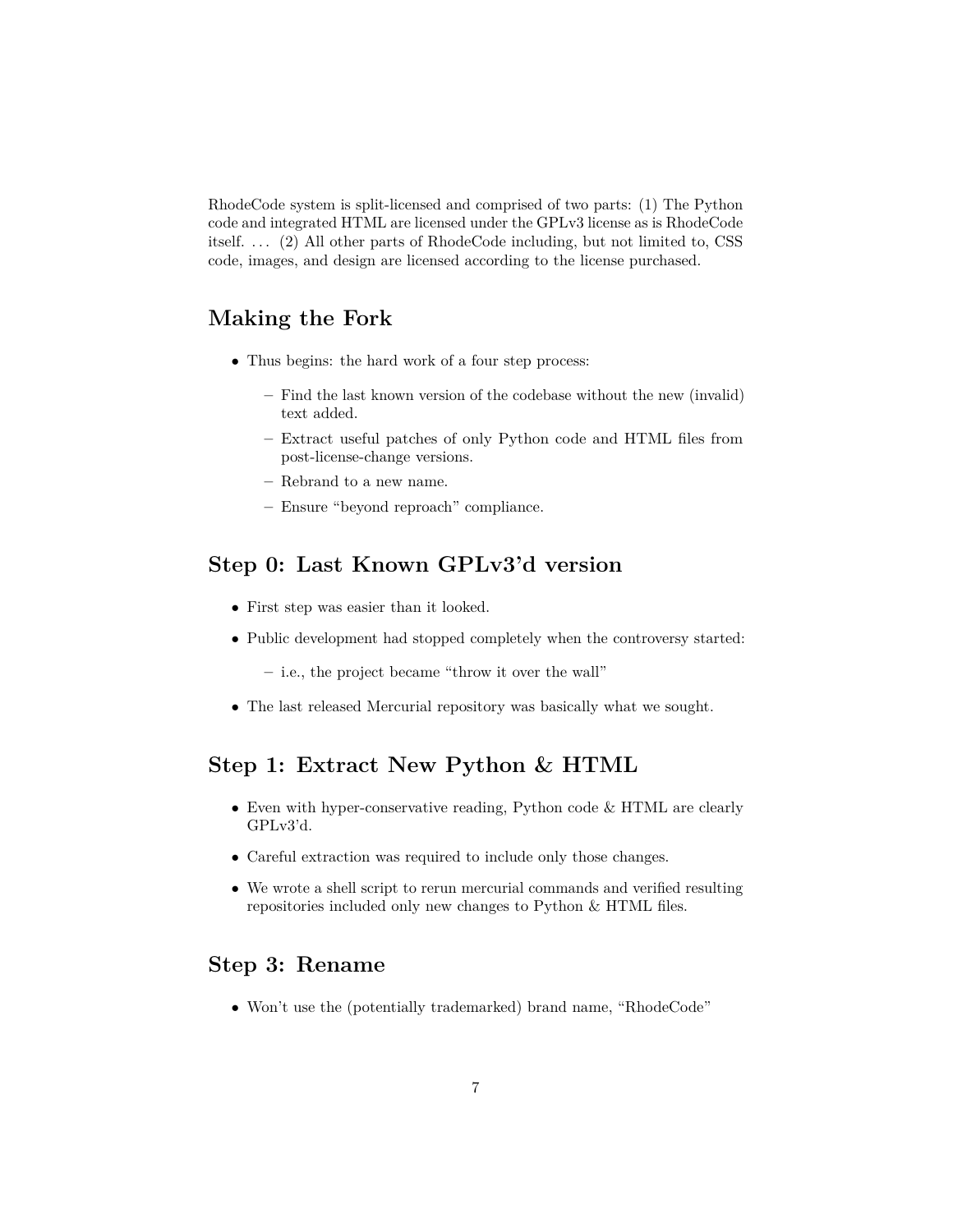**–** . . . other than in those ways third parties are already permitted to do so.

• Picking names is always hard.

**–** We decided on: "Kallithea"

Kallithea, or  $K \alpha \lambda \lambda \iota \theta \varepsilon \alpha$ , is the name of a locality on the island of Rhodes, in Greece, which itself means 'the best view'. Our Kallithea project helps developers get the best views of their project and its contributions so they can better collaborate together.

#### **Step 3: Rename**

- Problem: rhodecode\_ was commonly used throughout the code.
- Hyper-conservative approach requires removal.
	- **–** This is of course mostly functional use, so perhaps unnecessary.
- Obvious sed/perl scripts require care:
	- **–** You have to make sure your replacements generate working code!

#### **Step 4: Beyond Reproach**

- Even if upstream violated the GPLv3, it doesn't mean we have permission to do so.
- Therefore, getting CCS right is a complicated issue.
- Why is getting the CCS right difficult in this case?

## **GPL'd Javascript**

- Most people don't realize how similar Javascript programs are to mundane software distribution:
	- **–** You publish a .js file on a URL.
	- **–** Your users download it with an HTTP request.
	- **–** You've *distributed* (in GPLv3 terms, *conveyed*) the software to them.
- Every GPL requirement, including those relating to CCS provisioning *apply* fully for most Javascript in a GPL'd system!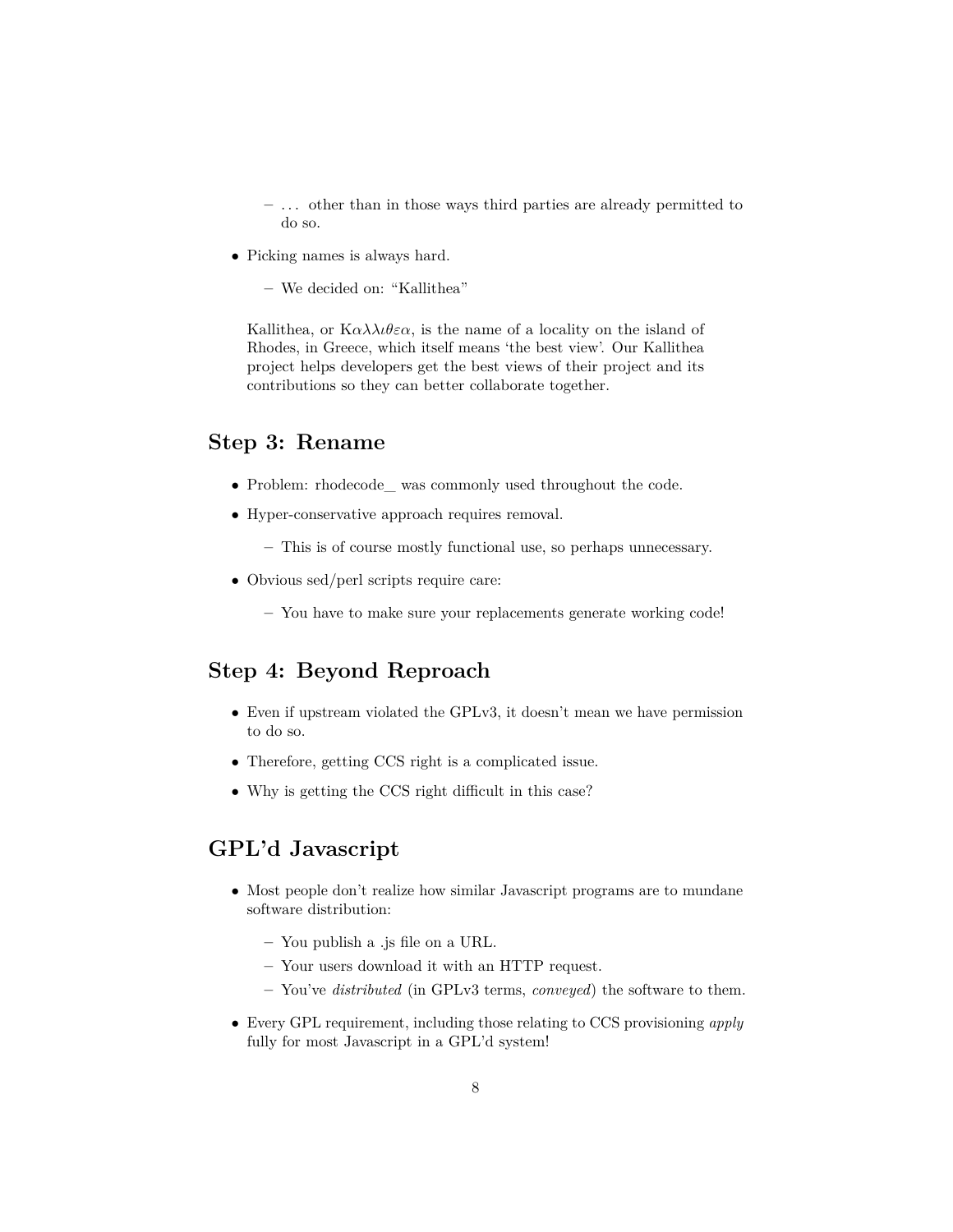#### **So, What Do I find?**

So, there's Javascript in this thing?

```
$ hg clone -q https://kallithea-scm.org/repos/kallithea/
$ cd kallithea; hg update -C ffd45b185016
$ ls -1 rhodecode/public/js/
codemirror.js
codemirror_loadmode.js
excanvas.min.js
qgraph.js
jquery.1.10.1.min.js
mergerly.js
mode
native.history.js
pyroutes_map.js
rhodecode.js
yui.2.9.js
yui.flot.js
```
#### **Verify Upstream licensed this code**

```
$
$ hg -v log -r bb9ef0638069
changeset: 4120:bb9ef0638069
branch: rhodecode-2.2.5-gpl
user: Bradley M. Kuhn <br/>bkuhn@sfconservancy.org>
date: Fri May 16 15:54:24 2014 -0400
description:
  Update CodeMirror CSS and Javascript files to version 3.15, under MIT-permissive license.
  These files are exactly as they appear the upstream release 3.15 of
  Codemirror, which was released under an MIT-permissive license. To extract
  these files, I did the following:
  I downloaded the following file:
       http://codemirror.net/codemirror-3.15.zip
  with sha256sum of:
  $ sha256sum codemirror-3.15.zip
  8cf3a512899852fd4e3833423ea98d34918cbf7ee0e4e0b13f8b5e7b083f21b9 codemirror-3.15.zip
  And extracted from it the Javascript and CSS files herein committed, which
  are licensed under the MIT-permissive license, placing them into their
  locations in: rhodecode/public/{css,js}/
```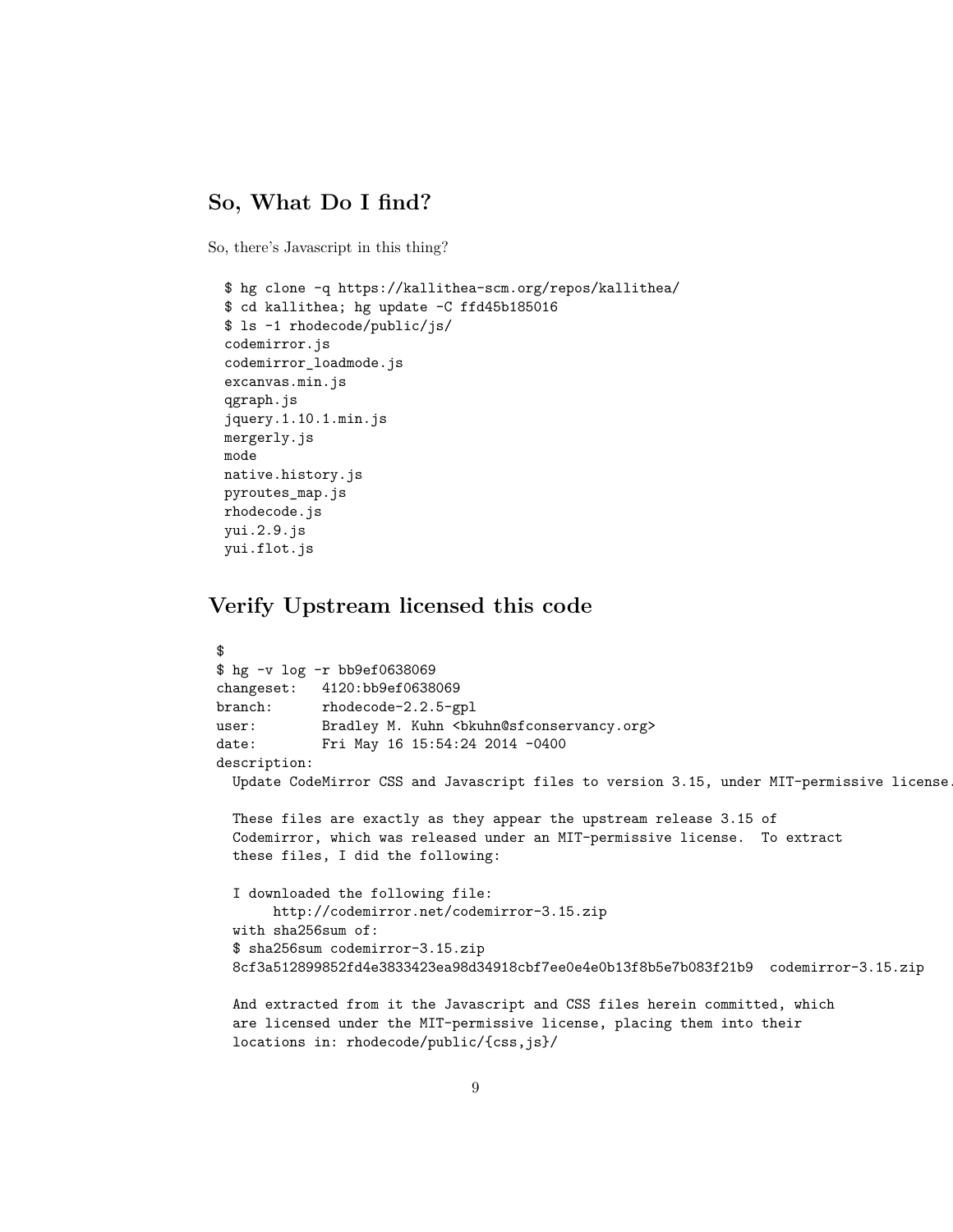Using the procedure above, the only difference found between these files in RhodeCode 2.2.5 release and herein were a few comments and whitespace.

Note that the file .../public/js/mode/meta\_ext.js does \*not\* appear to be part of CodeMirror and therefore is not included in this commit.

## **Add Correct LICENSE notices**

Update our LICENSE.md:

Codemirror ----------

Kallithea incorporates parts of the Javascript system called [Codemirror](http://codemirror.net/), which is primarily:

Copyright & copy; 2013 by Marijn Haverbeke <marijnh@gmail.com>

and licensed under the MIT-permissive license, which is [included in this distribution](MIT-Permissive-License.txt).

Additional files from upstream Codemirror are copyrighted by various authors and licensed under other permissive licenses. The sub-directories under [.../public/js/mode/](kallithea/public/js/mode) include the copyright and license notice and information as they appeared in Codemirror's upstream release.

#### **Most Javascript is Object Code**

- That was easy compared to minified Javascript.
- Minified Javascript is Object Code.
- Must find appropriate CCS, & restart from scratch.

#### **Most Javascript is Object Code**

"Object code" means any non-source form of a work.

 $-$  GPLv3§1¶1

Object code is not restricted to a narrow technical meaning and is understood broadly to include any form of the work other than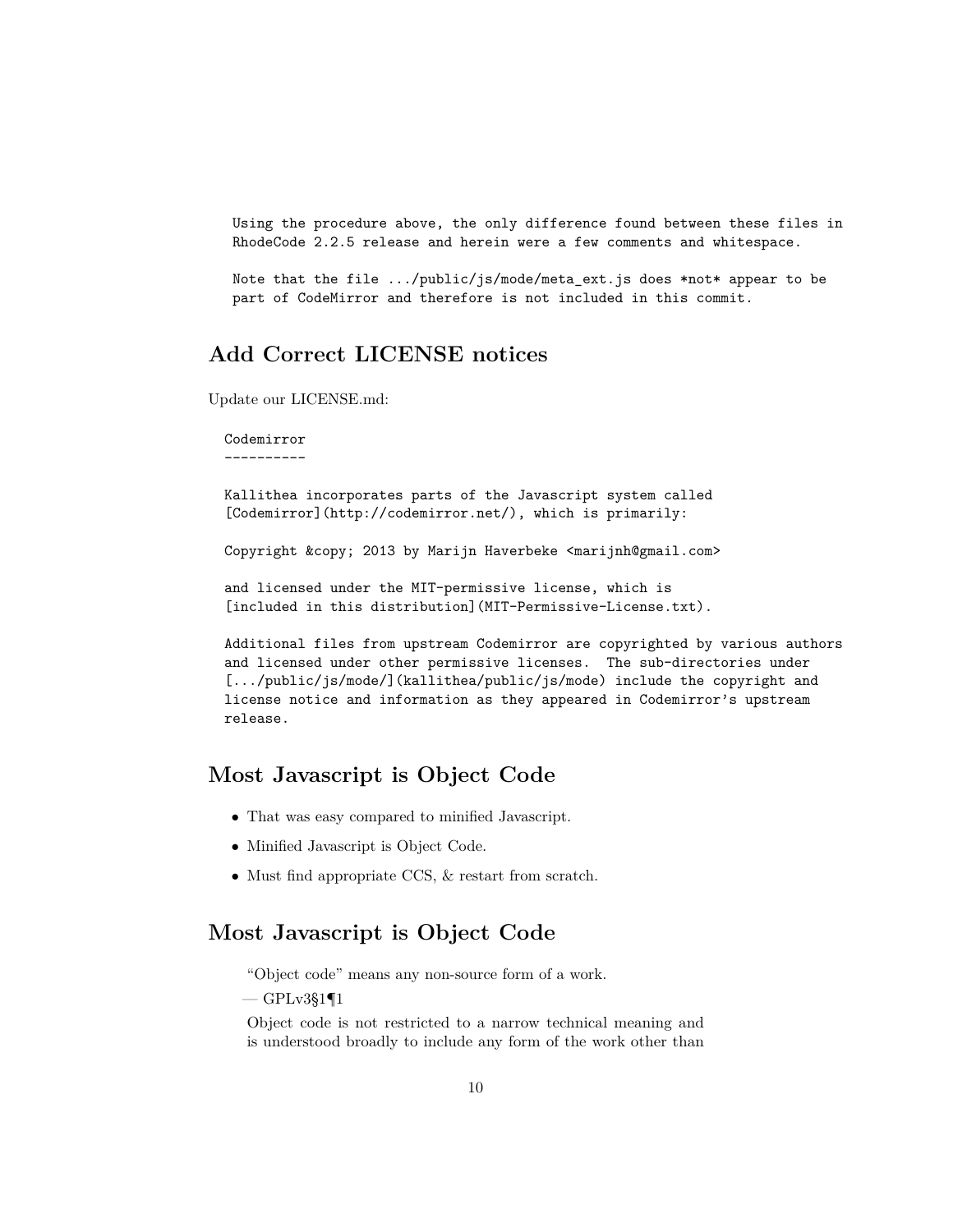the preferred form for making modifications to it. **Object code** therefore **includes** any kind of transformed version of source code, such as bytecode or **minified Javascript**.

— [FSF's GPLv3 First Rationale Document, 2006-01-16](http://gplv3.fsf.org/gpl-rationale-2006-01-16.tex/view) (emphasis mine)

# **Why You?!? I (asked)!**

- YUI 2.9 is Yahoo's (deprecated) Javascript interface library.
- Minified versions found on many websites . . .
	- **–** . . . which isn't a violation . . .
	- **–** . . . since YUI is 3-Clause BSD . . .
	- **–** . . . but it's now part of a larger GPLv3'd work's CCS.

The "Corresponding Source" for a work in object code form means all the source code needed to generate, install, and (for an executable work) run the object code and to modify the work, including scripts to control those activities.

 $-$  GPL $v3§1$ 

## **Handling Our Distribution**

What about distributing minified Javascript in our repository?

Convey the object code by offering access from a designated place (gratis or for a charge), and offer equivalent access to the Corresponding Source in the same way through the same place at no further charge. You need not require recipients to copy the Corresponding Source along with the object code.

 $-$  GPLv3§6 $(c)$ 

## **YUI Solution**

From our LICENSE.md: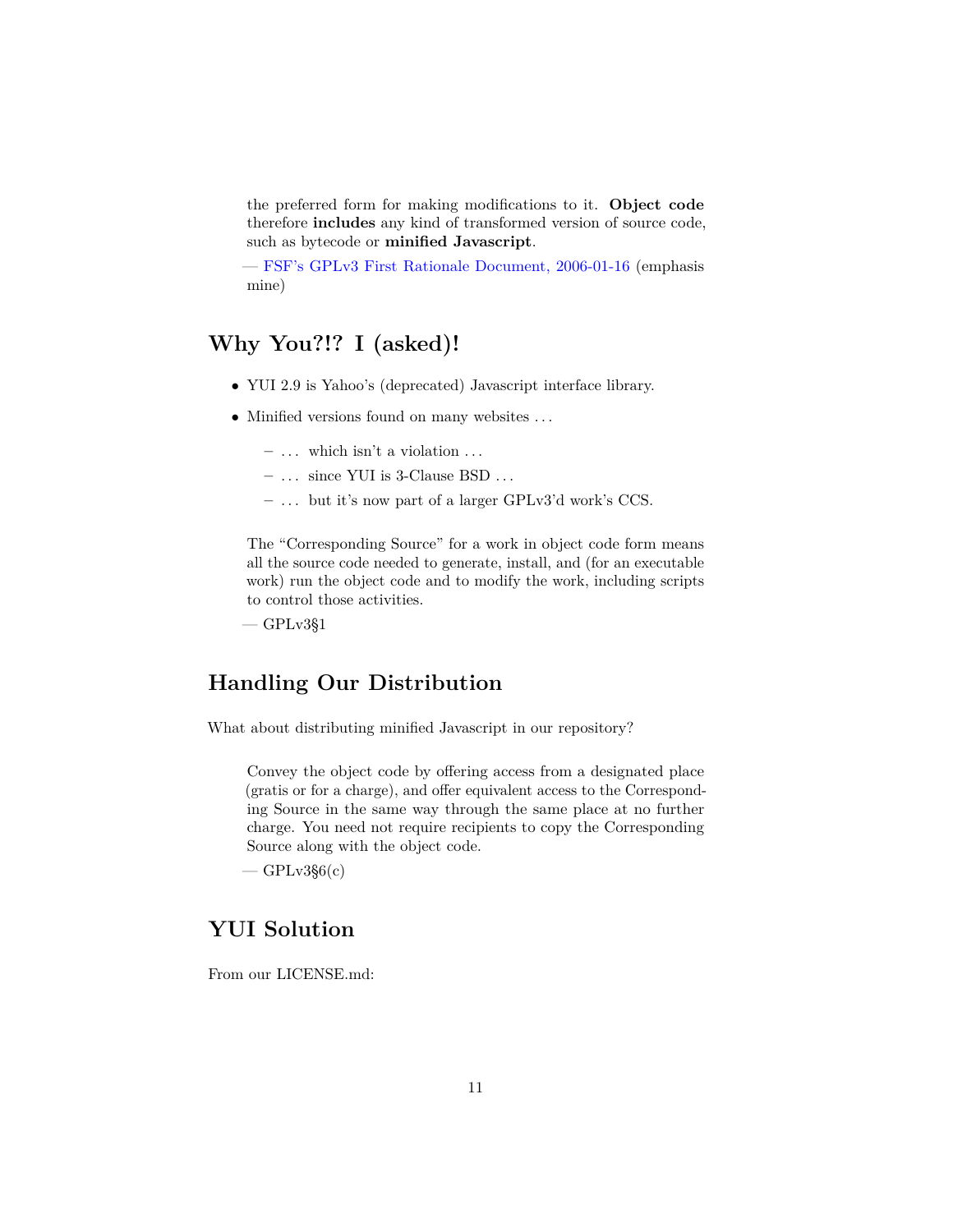```
Kallithea incorporates parts of the Javascript system called
[YUI 2 — Yahoo! User Interface Library](http://yui.github.io/yui2/docs/yui_2.9.0_full/),
which is made available under the [BSD License](http://yuilibrary.com/license/):
Copyright © 2013 Yahoo! Inc. All rights reserved.
[Text of 3-Clause BSD]
Kallithea includes a minified version of YUI 2.9. To build yui.2.9.js:
    git clone https://github.com/yui/builder
   git clone https://github.com/yui/yui2
    cd yui2/
    git checkout hudson-yui2-2800
    # work around inconsistent casing
   ln -sf JumpToPageDropDown.js src/paginator/js/JumpToPageDropdown.js
   rm -f tmp.js
    for m in yahoo event dom connection animation dragdrop \
             element datasource autocomplete container event-delegate \
             json datatable paginator; do
     rm -f build/\$m/\$m.js
      ( cd src/\$m && ant build deploybuild ) && \
        sed -e 's,@VERSION@,2.9.0,g' -e 's,@BUILD@,2800,g' build/\$m/\$m.js >> tmp.js
    done
    java -jar ../builder/componentbuild/lib/yuicompressor/yuicompressor-2.4.4.jar \
     tmp.js -o yui.2.9.js
```
In compliance with GPLv3 the Corresponding Source for this Object Code is made available on [https://kallithea-scm.org/repos/mirror](https://kallithea-scm.org/repos/mirror).

#### **Lessons for New Communities**

- For a web application, *don't* just copy Javascript (even Free Software stuff) into your repository.
- When you start contributing to a project, *ask* who holds domain name & trademark for the project.
	- **–** If the answer is one person or I don't know, find a non-profit like Conservancy to help *right away*.
- Keep your own copyrights & make it clear you expect the license to be upheld.
	- **–** & will do so yourself if needed.